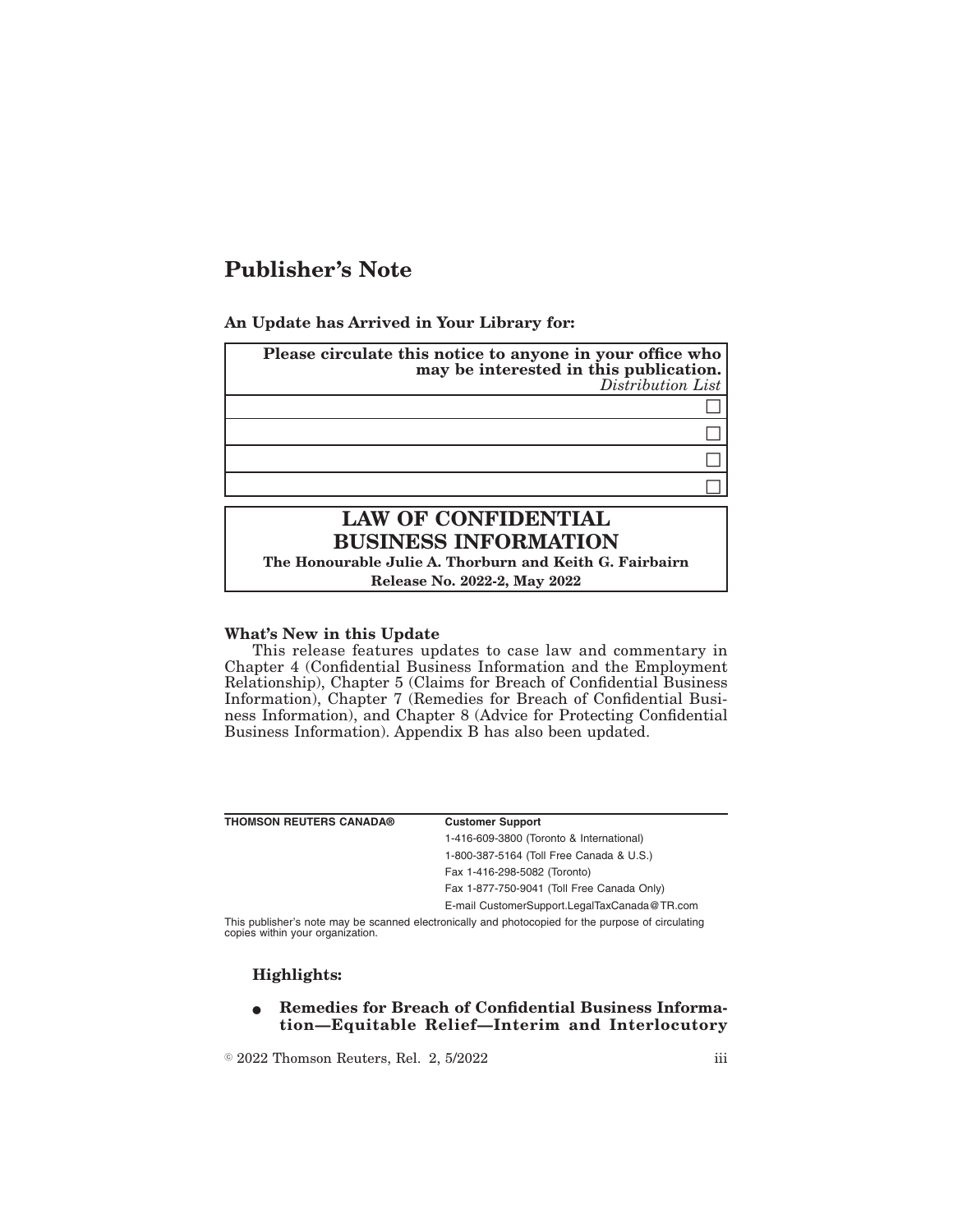**Injunctions—Irreparable Harm—**Justice Tranquilli was not satisfied the plaintiff had demonstrated irreparable harm that justified the additional terms sought Cases involving the use of confidential information or restrictive covenants can raise a presumption of irreparable harm. However, the court, in exercising its discretion with respect to the remedy sought, is to have regard to the presumption raised by the contract and whether the responding party has discharged the presumption. Assuming without deciding that the defendants were in possession of the plaintiff's confidential proprietary information and that the covenants were enforceable, Justice Tranquilli was not satisfied that there was irreparable harm warranting the further injunctive relief sought. The interim injunction had been in place since August 2021 and the defendants ceased doing any business with identified clients of the plaintiff. The impugned conduct took place between February and August 2021. The defendants had raised evidence through their accountant to show that damages from the alleged breaches could be identified: *AM Group of Companies v. Gouin*, 2022 CarswellOnt 817, 2022 ONSC 317 (Ont. S.C.J.).

**Remedies for Breach of Confidential Business Information—Damages—Legal Basis for a Claim for Damages— Damages for Breach of Contract—**Justice Vermette concluded that Perera breached his obligation under section 6 of the Intellectual Property Agreement that provided for an obligation to safeguard and not disclose Confidential Information when, shortly before his departure from Aris, he forwarded to himself the Cando contracts, the proposal to Trent University and the passwords and master password; and Perera breached his implied contractual duties of loyalty, fidelity and good faith in that: (i) he was working for a competitor, CBS, during the course of his employment with Aris; (ii) he took with him documentation belonging to Aris for the purpose of potentially using such documentation in competing with Aris; and (iii) he went on a trip with Serebriakova, the property manager for YCC 86, after his resignation and after YCC 86 terminated its contract with Aris, thereby misusing an opportunity that belonged to Aris and failing to work on transition, as directed by Mann. While Perera may have breached duties he owed to the plaintiffs, Justice Vermette noted that there was no evidence that those breaches caused any damages to the plaintiffs. In particular, there was no evidence that: (a) Perera used the information that he forwarded to his personal e-mail account; (b) Perera solicited clients of the plaintiffs and/or caused clients to terminate their relationship with the plaintiffs and move their business to CBS; and (c) YCC 86 became a client of CBS or Perera's company after it terminated its contract with Aris. Justice Vermette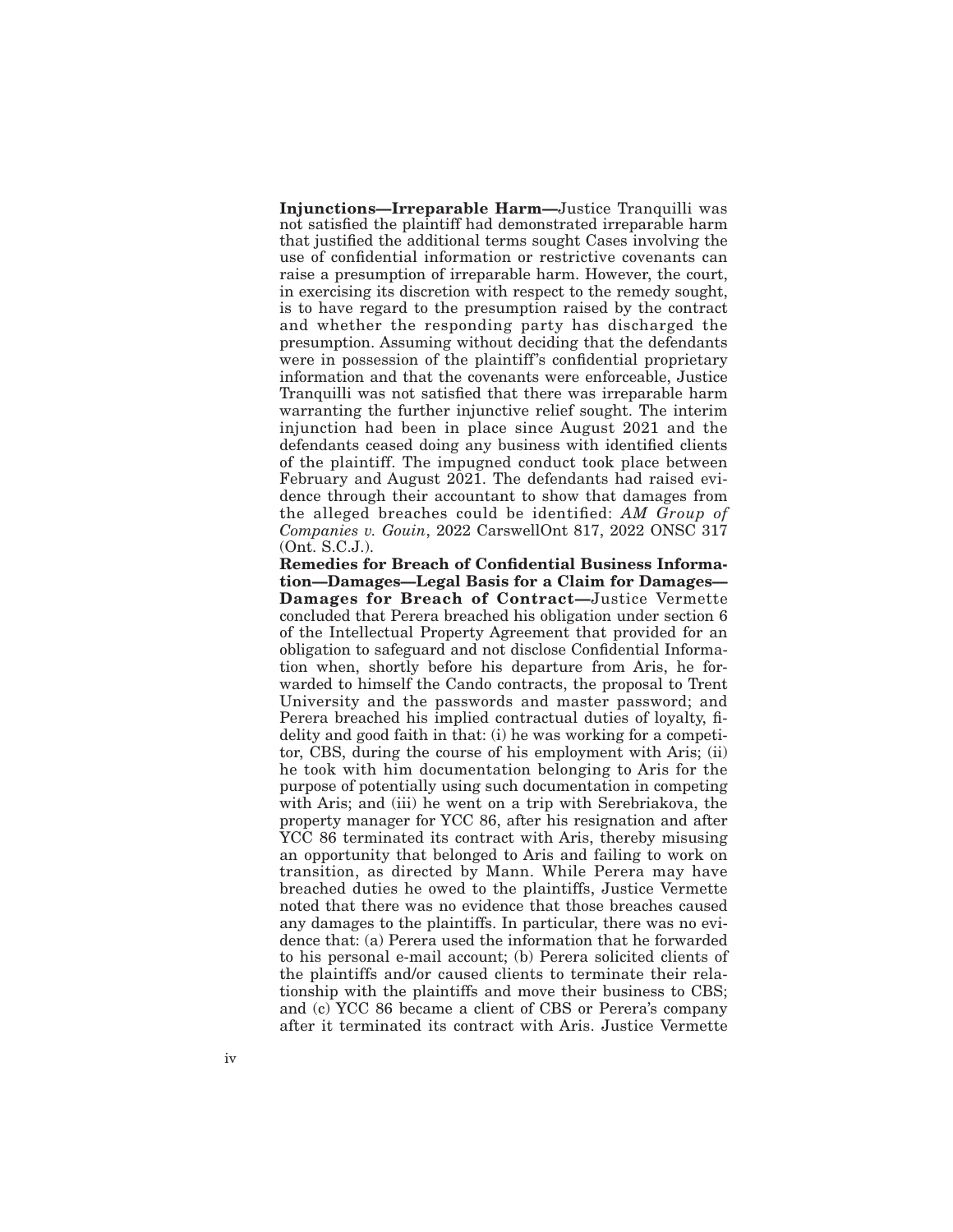concluded that the plaintiffs failed to establish causation between Perera's breaches of duties and any damages suffered by the plaintiffs. Justice Vermette concluded that the plaintiffs had failed to establish causation between Perera's breaches of duties and any damages suffered by the plaintiffs. In any event, the plaintiffs' evidence on damages was wholly inadequate. The amount of lost profits claimed by the plaintiffs was largely unsupported. While Mann attributed the entire drop in profits from 2010 to 2011 to the conduct of the Defendants, it was not possible to reach such a conclusion as drops in profits can be caused by a number of factors. Justice Vermette also noted that other employees, notably Desai, left the plaintiffs in 2010 and competed with them in 2010 and 2011. In addition, there was no evidence supporting the assumption that the plaintiffs would have earned the same revenues from the "lost clients" in 2011 compared to 2010, especially with respect to construction projects and service calls. While the plaintiffs claimed \$25,000 in damages in relation to costs allegedly incurred to change and reprogram passwords, there was no evidence that such costs were incurred and what they consisted of. Justice Vermette explained that this was not a case where damages were, by their inherent nature, difficult to assess. Rather, this was a case where the plaintiffs had not discharged their onus to prove the facts upon which the damages were estimated. Where the absence of evidence makes it impossible to assess damages, the litigant is entitled to nominal damages at best. Nominal damages may be given in all cases of breach of contract and may be awarded where a breach has been established but damages flowing from that breach have not. Nominal damages are a trivial amount, typically one dollar, and serve a symbolic rather than a compensatory purpose. They are always available for causes of action, like breach of contract, that do not require proof of loss, even if they are not pleaded. However, it is open to the court in an appropriate case to decline to award nominal damages where there is a proven breach of contract. In Justice Vermette's view, it was appropriate to award nominal damages to the plaintiffs for the breaches of contract of Perera, even though the plaintiffs failed to establish damages flowing from those breaches. Accordingly, Justice Vermette awarded \$1.00 to the plaintiffs in nominal damages as against Perera: *Mann Engineering Ltd. v. Desai*, 2021 CarswellOnt 16711, 2021 ONSC 7580 (Ont. S.C.J.)

### **ProView Developments**

Your ProView edition of this product now has a new, modified layout:

 $\degree$  2022 Thomson Reuters, Rel. 2, 5/2022 v